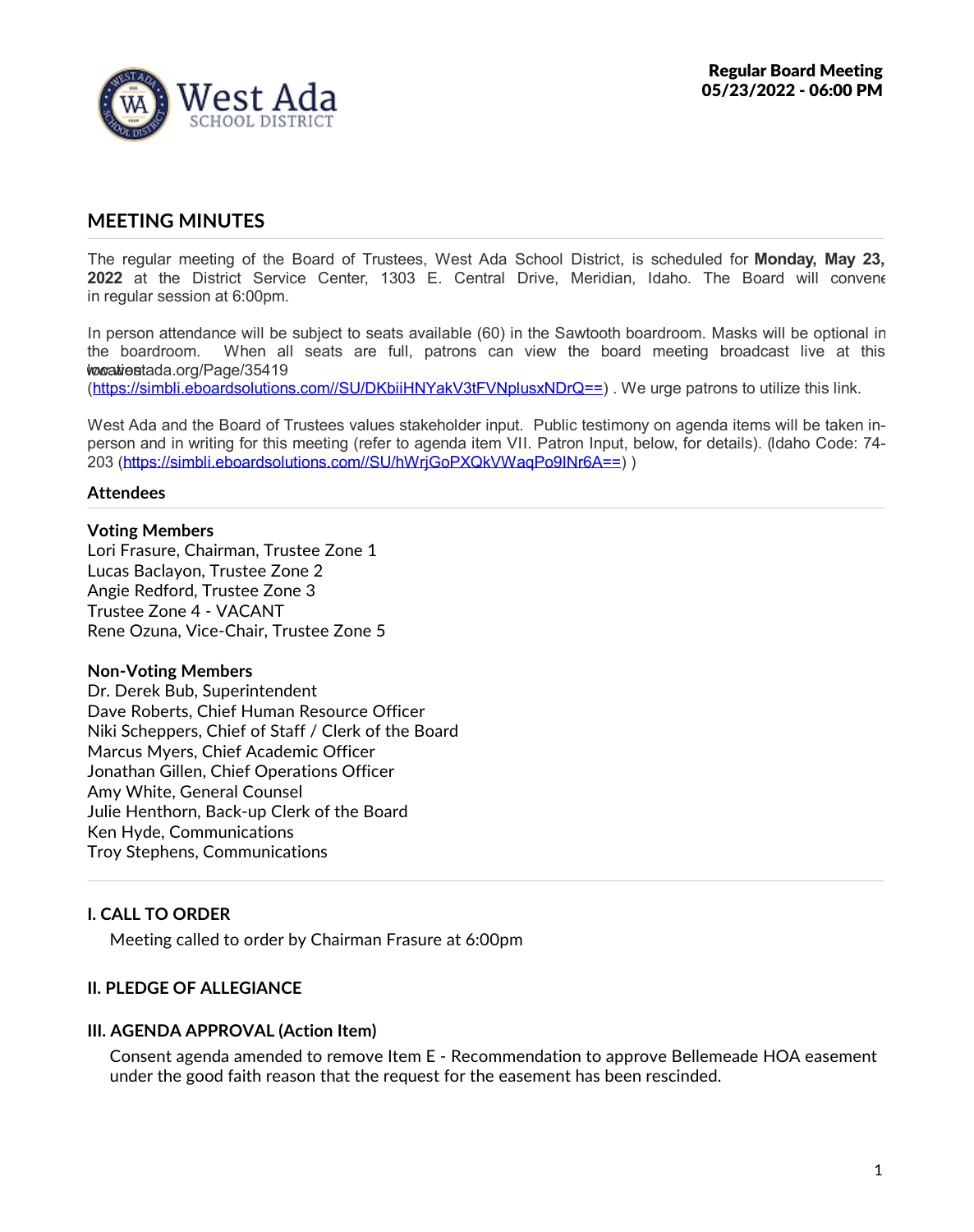# **IV. SUPERINTENDENT'S UPDATE (Dr. Derek Bub)**

Dr. Derek Bub acknowledged Troy Stephens, communications team, for his work at the board meetings, Troy has accepted employment outside of West Ada. Dr. Derek Bub celebrated the multiple athletic championships in the district that took place over the past several days. In addition, Dr. Bub shared STEM Night at Renaissance High School and West Ada's elementary schools for putting their learning in to projects, classrooms and experiencing learning beyond the classroom. Dr. Bub congratulated Mrs.<br>Gillenwater at Frontier for receiving a STEM grant to suit Frontier Elementary School.

## **V. PATRON INPUT - 30 MINUTES: Idaho Code: 74-203**

**i. In-person: Patrons will be provided the opportunity to provide public testimony for a total of 30 minutes (2 minutes per speaker). Groups or organizations are encouraged to select a spokesperson to** speak on their behalf. Testimony will be limited to agenda items. A Request to Address the Board form **may be completed in the Sawtooth Boardroom with the Clerk of the Board beginning at 5:00pm on May 23, 2022 (1303 E. Central Drive Meridian, ID 83642) to be received no later than the commencement of the meeting. All requests will be shared with the Board and included in public record.**

**ii. In writing: Public input on discussion items may be taken by submitting a written comment: https://www.westada.org/RemotePublicComment. For Trustees to have time to review comments** please submit your comments at least 24 hours in advance of the meeting. All messages will be shared **with the Board and included in public record.**

### **VI. DISCUSSION**

## **i. WAEA Negotiations - Dave Roberts, Chief Human Resources Officer**

Dave Roberts, Chief Human Resources Officer, thanked the negotiation team for their efforts and work during the process. Mr. Roberts reviewed his memo to the board and salary schedules for the 2022-23 school year coming from general funds with an average increase of 6.28%. Mr. Roberts reviewed items on the supplemental schedule, sick leave, personal leave, medical dependent coverage, insurance, hourly rates for athletic trainers and professional development. Mr. Roberts reviewed that all certified staff will receive a one time stipend this fall from ARPA funds.

### **a. Salary Schedules**

### **ii. 2022-23 School Year - IFAA and RHS Transportation – Marcus Myers, Chief Academic Officer**

Mr. Myers presented the RHS and IFAA transportation schedule changes for the 22-23 school year.<br>Mr. Myers reviewed the key academic and operational challenges and needs. In addition, Mr. Myers reviewed the shuttle changes for the two schools, ridership data and the district's fiscal responsibility in properly planning for students and transportation needs and how both align with instructional minutes in accordance with state requirements.

### **iii. 2022-23 Bell Schedule (second reading) - Marcus Myers, Chief Academic Officer**

Mr. Myers shared the proposed 2022-23 bell schedule which now includes the high school bell schedule as well as alternative bell schedules for the secondary level (grades 6-12). Mr. Myers shared that the guiding coalition was extremely excited about the prospect of adding an advisory period to the high school bell schedule and thanked the teams for their time and input.

#### **iv. Policy 401.20 – Duties & Responsibilities (first reading) – Bret Heller, Deputy Superintendent**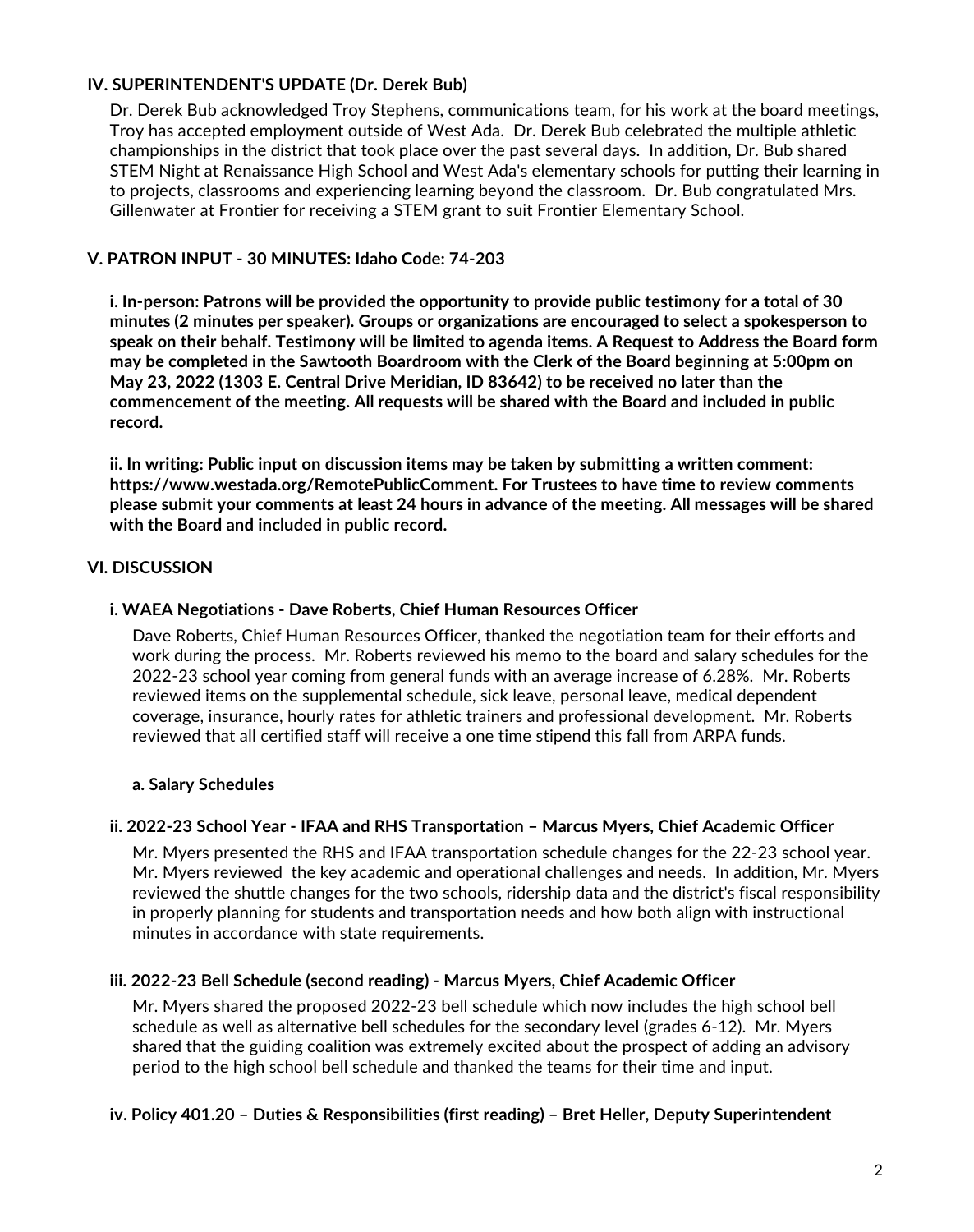Regional Director, Geoff Stands, reviewed Policy 401.20 (first reading) providing background information to the origins of the policy, the need for the policy as well as the changes. Mr. Stands shared the aims of the policy to protect teachers, how the policy aligns with Idaho Code and shared that the policy was open to review and a teacher survey for further feedback.

#### **v. Finalist Presentations - Zone 4 Trustee Vacancy**

a. The Chairman of the Board will present a series of questions submitted by current trustees to go through with finalists in a round robin fashion; with each finalist given the maximum of 3 minutes to **respond to each question**

### **1. Finalists: David Binetti and Brad Ehrlich**

Questions:

- 1. What do you envision being both your short term and long term impact to the board and West Ada School District?
- 2. Are there any policies or programs you feel could be implemented to improve student outcomes that West Ada is not already doing?
- 3. What is a school board trustee's role and responsibility? How does that differ from the role of the superintendent or administration?
- 4. With funding issues, how does a school board balance the need to provide a quality education with the need to respond to the local taxpayer burden?
- 5. Can you support a board decision that you are not in favor of? How would you manage this in your communication with the community, particularly with those community members that share your opinion?

Board went into Recess at 7:48pm.

Board resumed Open Session at 8:03pm.

### VII. ACTION: the Board may take action to approve, deny, amend, modify, or postpone action on any of **the items listed below**

### **i. WAEA Negotiations**

Motion to approve the negotiated agreement as presented for the 2022-23 school year.

Motion made by: Rene Ozuna Motion seconded by: Lucas Baclayon Voting: Lori Frasure - Yes Angie Redford - Yes Rene Ozuna - Yes Lucas Baclayon - Yes

#### **ii. Nomination of a Zone 4 Trustee**

Trustee Redford nominated David Binetti as Zone 4 Trustee.

Motion made by: Angie Redford Voting: Lori Frasure - Yes Angie Redford - Yes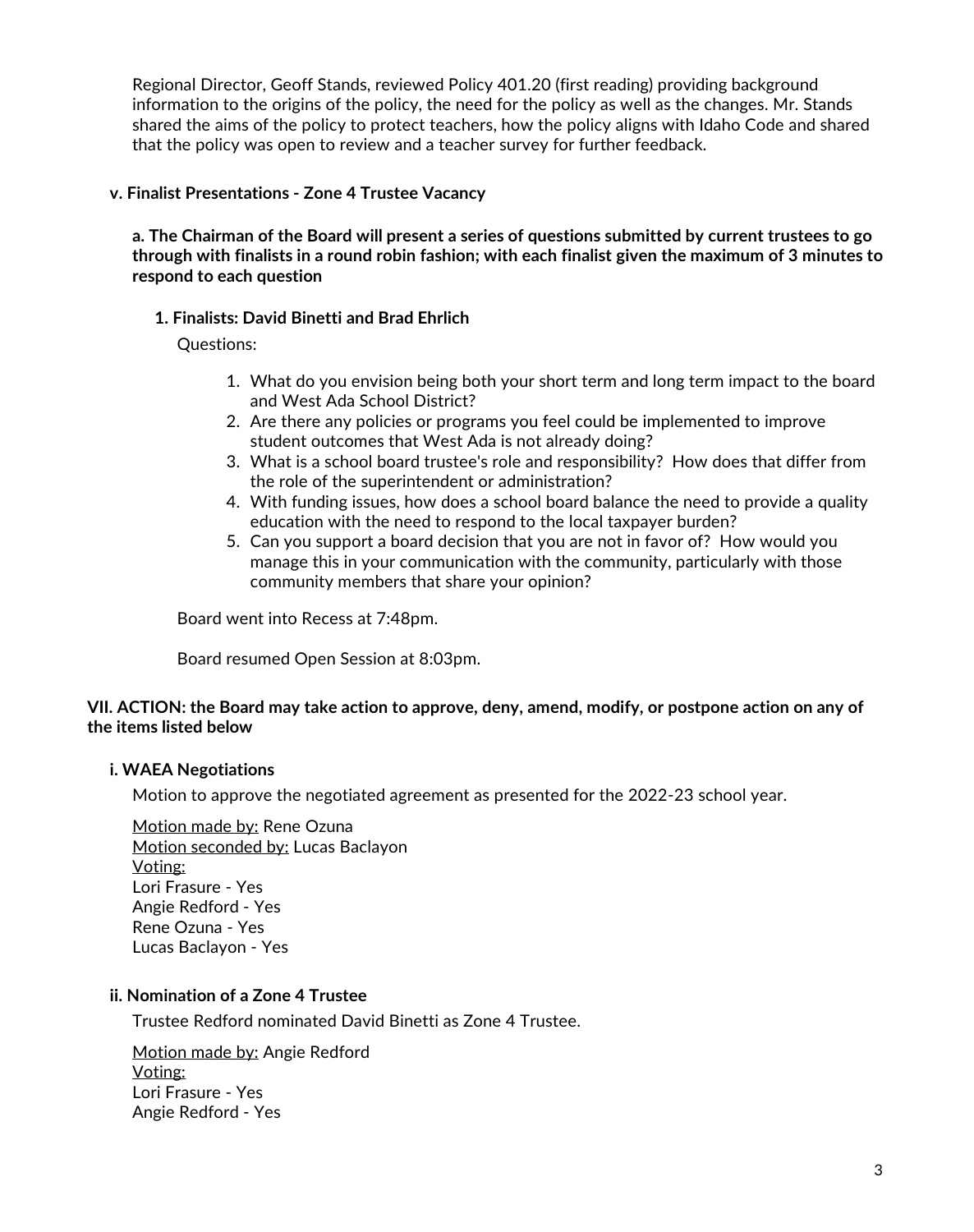Rene Ozuna - No Lucas Baclayon - Yes

**VIII. CONSENT AGENDA: All items on Consent Agenda are considered Action Items. The Board may** approve all of the following items by a single motion and vote – unless any member of the Board asks that **an item be removed from the Consent Agenda for discussion and action later in the agenda**

Motion to approve the Consent Agenda minus Item E - Recommendation to approve Bellemenade HOA easement with the good faith reason that the request for the easement has been rescinded.

Motion made by: Angie Redford Motion seconded by: Lucas Baclayon Voting: Lori Frasure - Yes Angie Redford - Yes Rene Ozuna - Yes Lucas Baclayon - Yes

**i. Meeting Minutes of:**

**a. May 10, 2022**

**b. Recommendation to approve Student Tours, Excursions and Overnight Trips**

**ii. Employment Recommendations: New Hires, Changes and Separations**

**iii. Leave Requests**

**iv. Disposal of Personal Property Notification**

**v. Recommendation to approve Bellemeade HOA easement**

**vi. Recommendation to Bid #213001 School Nutrition Services-Fresh Produce School Year 2022-2023**

**vii. Recommendation to approve Bid#213002 School Nutrition Services-Milk Products School Year 2022-2023**

**viii. Recommendation to approve Bid#213003 School Nutrition Services-Paper and Plastic Products School Year 2022-2023**

**ix. Recommendation to approve Bid #213101 School Nutrition Services-Lunchtime Pizza School Year 2022-2023**

**x. Recommendation to approve Bid #213201 Owyhee High School Greenhouse Installation**

**xi. Recommendation to approve Extension of Bid #109101: Prime Vendor School Nutrition**

**xii. Non-Resident Student Enrollment Requests for the 2021-2022 School Year, Quarter 3**

**xiii. Suspension Report for the Third Quarter of the 2021-2022 School Year**